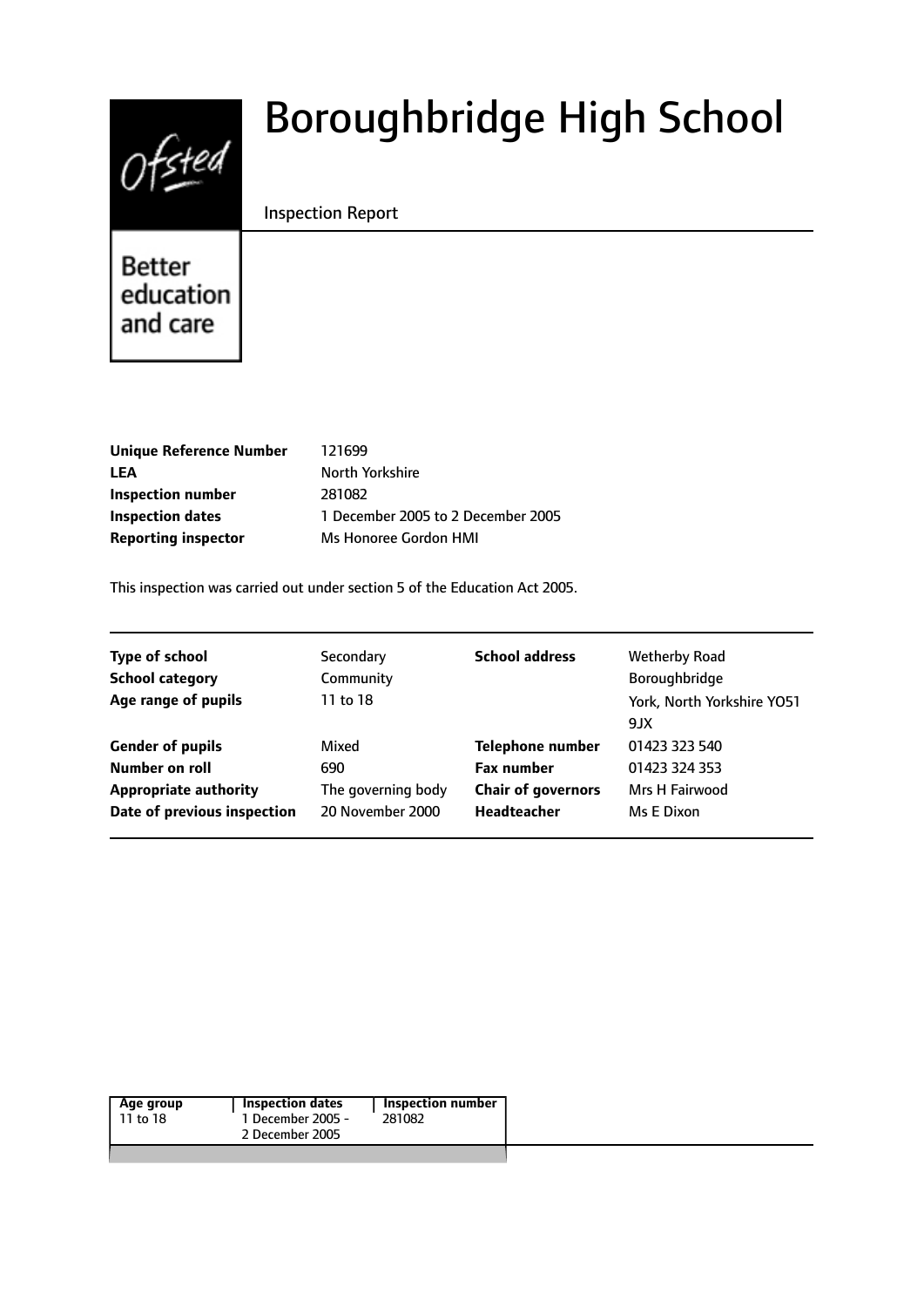© Crown copyright 2006

#### Website: www.ofsted.gov.uk

This document may be reproduced in whole or in part for non-commercial educational purposes, provided that the information quoted is reproduced without adaptation and the source and date of publication are stated.

Further copies of this report are obtainable from the school. Under the Education Act 2005, the school must provide a copy of this report free of charge to certain categories of people. A charge not exceeding the full cost of reproduction may be made for any other copies supplied.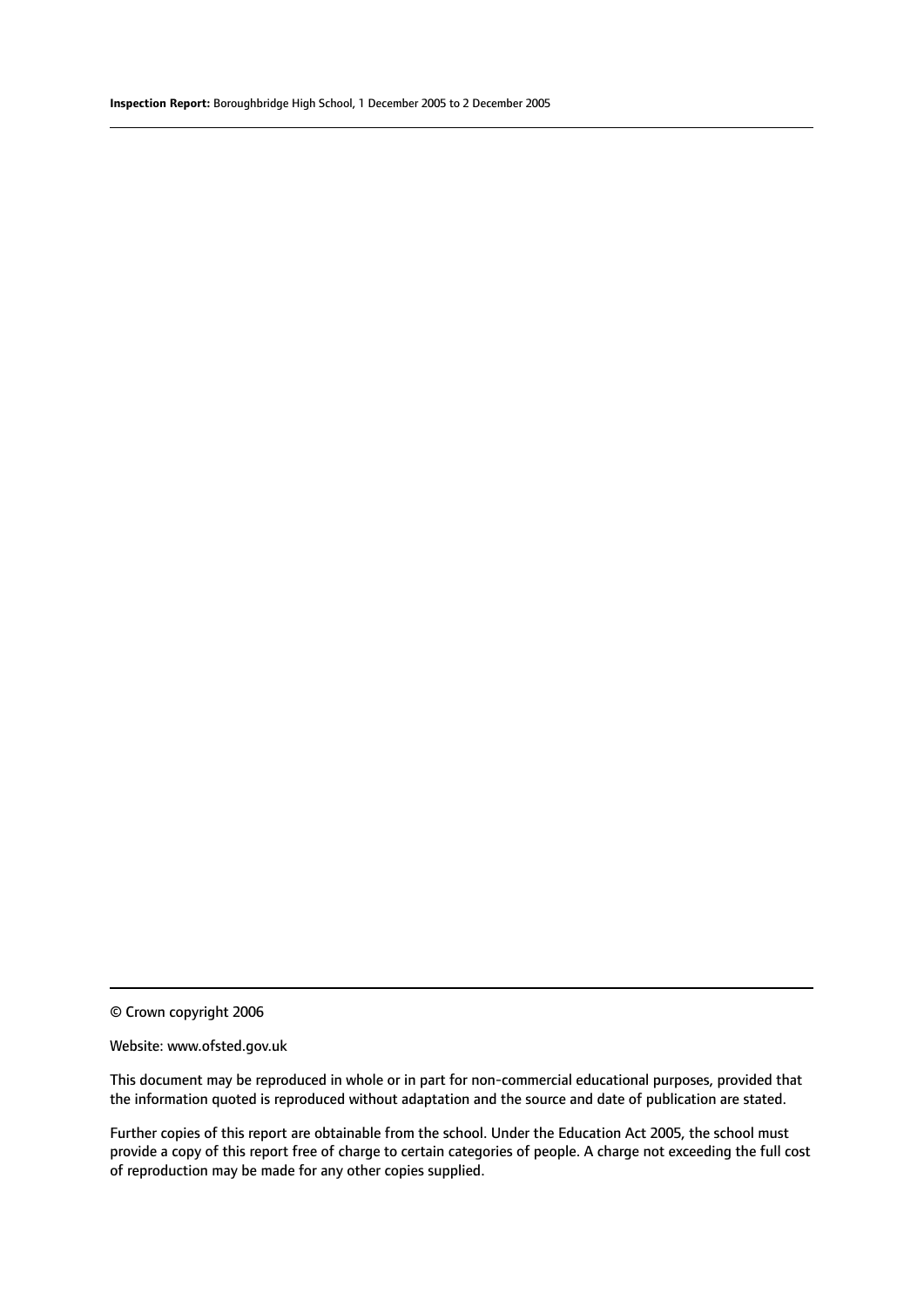# **Introduction**

The inspection was carried out by one of Her Majesty's inspectors and three additional inspectors.

# **Description of the school**

Boroughbridge High School is a smaller than average mixed comprehensive school with performing arts specialism, situated in a rural market town. It educates 690 pupils aged 11 to 18. Pupils enter the school with broadly average attainment levels and come from a large number of primary schools. There are fewer pupils entitled to free school meals than usually found nationally and virtually no pupils from minority ethnic backgrounds nor pupils with a first language other than English. The proportion of pupils with additional learning needs is in line with national figures, but below this in the sixth form. Few pupils have educational statements for their needs. Pupils come from relatively favoured backgrounds. The school population is stable, but a number of pupils join the school in Years 10 and 11. Attendance is satisfactory. The last inspection report had specified that standards be improved.

# **Key for inspection grades**

| Grade 1 | Outstanding  |
|---------|--------------|
| Grade 2 | Good         |
| Grade 3 | Satisfactory |
| Grade 4 | Inadequate   |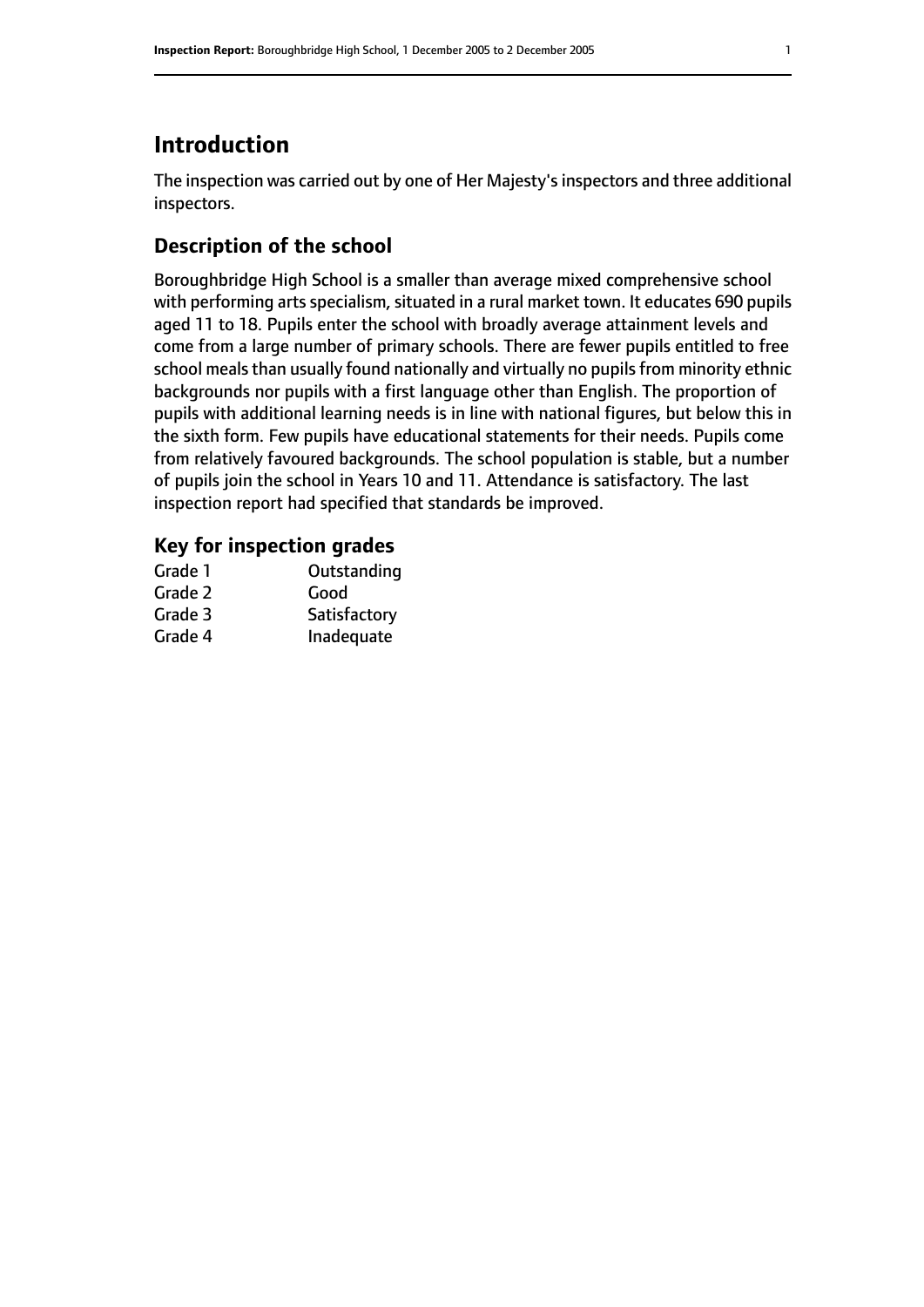# **Overall effectiveness of the school**

## **Grade: 3**

There has been good improvement since the last inspection, noticeably in boys' attainment and in attendance. Standards have improved overall; they are now above national average in most subjects and well above in science. In the sixth form, standards have risen and are broadly average; pupils make satisfactory progress. Inspectors agree with the school that it provides a satisfactory education for its pupils, with some good aspects: pupils' personal development and the care, guidance and support they receive. However, pupils gain much more than that from their education at Boroughbridge High: there is certainly a 'positive energy and buzz throughout the school'. Pupils are confident and display very positive attitudes to school, citing the opportunities for performing arts as a major factor in this. There is an excellent range of extra-curricular activities. Pupils appreciate the close-knit school community. Parents are overwhelmingly supportive and the school works well in partnership with others. The curriculum is satisfactory; it meets most pupils' needs, but is not as good as the school claims. Pupils are prepared well with the basic skills for the next stage in their education, but have too few opportunities in Years 10 and 11 to further develop their information and communication technology (ICT) and mathematical skills across subjects. Pupils make progressin line with national expectations, but progress could be faster, especially in Years 10 and 11. Inspectors saw several good and some outstanding lessons, but all lessons are not yet of that standard. Leadership and management are satisfactory. The school is well led by the headteacher, who knows its strengths and weaknesses. However, it is too soon to see the impact of the new management teams on what pupils can achieve. The school offers good value for money and has good capacity to improve.

# **Effectiveness and efficiency of the sixth form**

#### **Grade: 3**

The sixth form is growing and developing. Students reach standards in line with national averages and make satisfactory progress. The school has introduced new subjects such as dance, psychology, media studies and critical thinking in order to better meet the needs of its growing numbers. The school acknowledges that this process of change is not yet complete. The quality of teaching is satisfactory overall, with examples of good practice. The best teaching goes at a lively pace and fosters independent learning. Students understand very clearly how they can improve their performance and grow in confidence. Systems for tracking students' progress are good, but not all teachers use these sufficiently well. Students enjoy their studies and feel they are well-supported academically and personally. They feel that the more rigorous checks on progress and attendance are fair and in their best interests. The personal development of students is a strength. Students enthusiastically participate in many of the opportunities to enrich their studies, such as helping younger students, sports leadership, voluntary work and expeditions.

The sixth form is well led. The head of sixth form has a clear vision for its future development, including a pre-foundation programme in conjunction with university.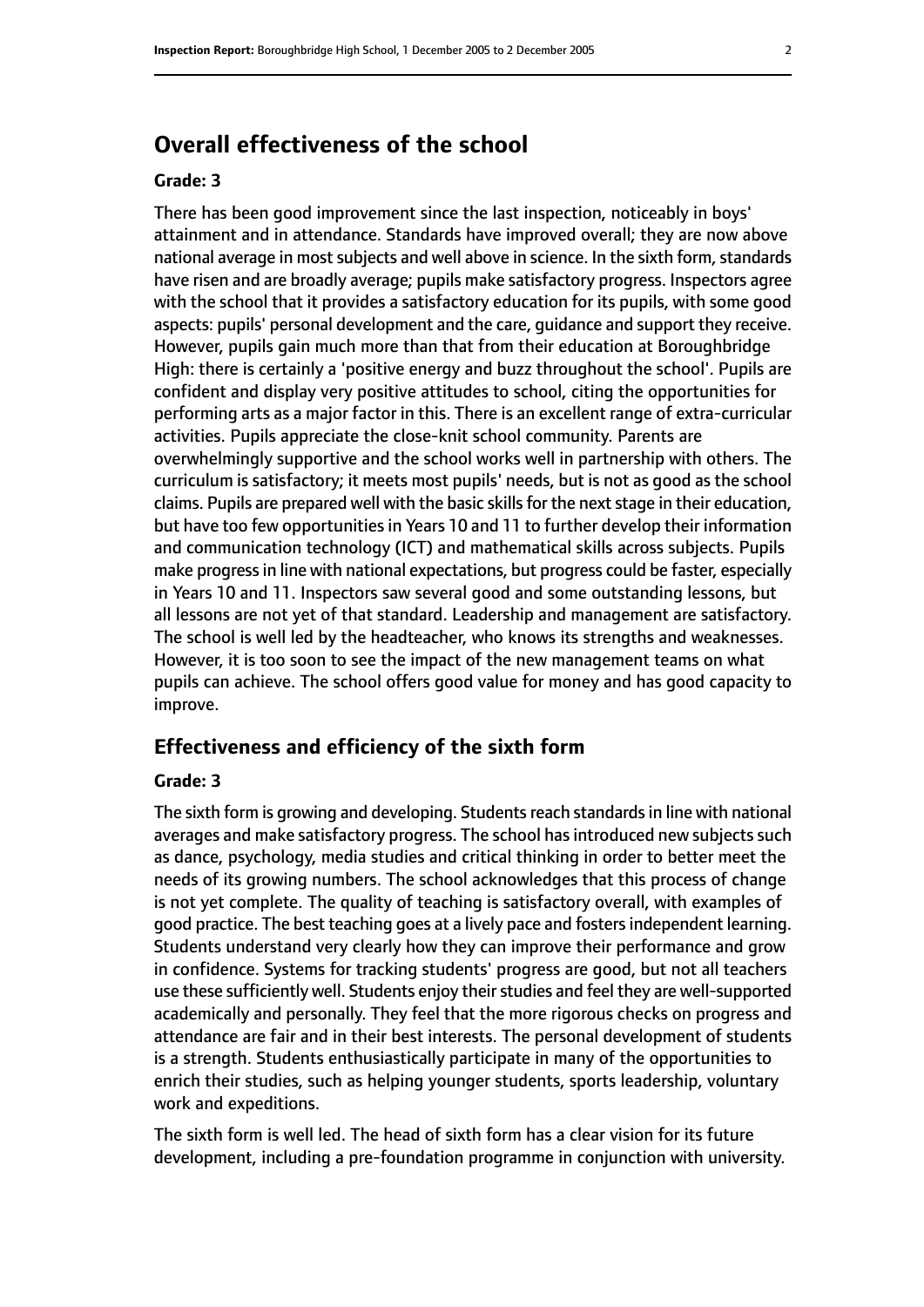She has clearly evaluated the strengths of the sixth form and is focusing on improving teaching, but also on getting all the staff to use the set procedures for support and guidance in a more consistent way.

## **What the school should do to improve further**

- Develop the curriculum further to provide better opportunities for pupils to use and develop their ICT and mathematics skills across all subjects.
- Improve the quality of teaching to become more consistently good by sharing good practice more so that lessons are sufficiently challenging and meet all pupils' needs well.
- Further develop the competence of managers at all levels in self- evaluation processes, for example to analyse how groups of pupils are doing and to make better use of data when planning schemes of work and lessons.

# **Achievement and standards**

#### **Grade: 3**

Pupils' achievement is satisfactory, including in the sixth form. The standards pupils reach in tests and public examinations are good. Results are often better than the school's own, challenging targets. The results in tests at the end of Year 9 and at general certificate of secondary education (GCSE) are good overall and consistently above national averages, especially in science where high numbers of pupils obtain top grades. The school tends to be stronger in Years 7 to 9 in the core subjects of science and mathematics, than in English. The school is making good efforts to address this. Mathematics standards at the end of Year 9 are improving, since more stability has returned to the department. English results have dropped, though remain broadly satisfactory and in line with national figures. Pupils enter school with around average attainment, though there are few very able pupils and some pupils have low literacy skills. All pupils make satisfactory progress. Vulnerable pupils and those with additional learning needs make good progress. Boys' attainment is better than girls'. Results for boys show considerable improvement at all stages. This is because the school has focused effectively on this. However, the overall rate of progress for all pupils in Years 10 to 11 is below that of similar schools, except in science. The school's analysis shows that GCSE results in 2005 were disappointing; this is related to the underachievement of a small number of disaffected pupils. Pupils progress well in basic skills, though there are too few opportunities to use these skills, especially ICT and mathematics, across a range of subjects. Opportunities in performing arts develop pupils' social skills well.

## **Personal development and well-being**

#### **Grade: 2**

Pupils' personal development is a strength. Their confidence, self-esteem and inter-personal skills are positively enhanced through an excellent range of opportunities, particularly in performing arts. Pupils behave well. They respond well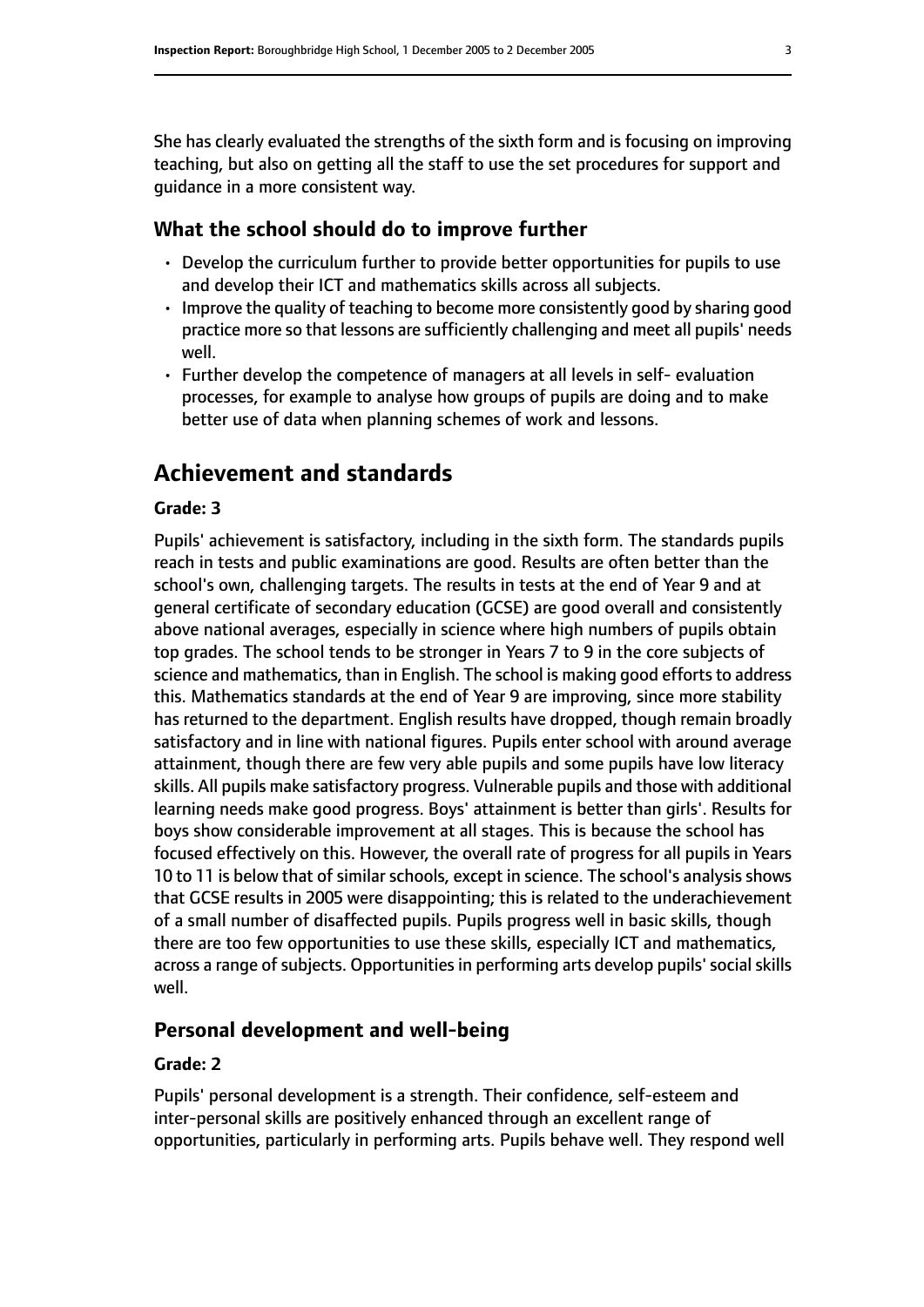to the friendly atmosphere and they describe how much they value the help and support they get from their teachers. Pupils say that bullying is virtually non-existent and that because the school is small they all get on well together. Pupils of all ages are able to offer ideas, through the school council and through surveys, about many aspects of school life. Pupils contribute well to their community. They know that their ideas will be taken seriously, for example a pupil survey on the vending services resulted in more pupils taking up healthy options. Pupils' attitudes are good; being at school is a very positive experience. They are keen to learn and work hard, taking pride in their work. It is clear from lessons and discussions with pupils that they enjoy opportunities to take on responsibility and learn independently. Attendance is satisfactory, having improved in recent years. Good attendance is recognised and rewarded. The school pays attention to pupils' spiritual development, and the provision for their moral, social and cultural development is good. Pupils learn much about the world around them through an extensive programme of visits, expeditions and other contacts. A thorough personal and social programme teaches them how to avoid risk-taking behaviours. Healthy eating is actively promoted, enhanced by the Healthy Schools' programme.

# **Quality of provision**

# **Teaching and learning**

# **Grade: 3**

The school is working hard to raise the quality of teaching consistently higher.

It accurately judges that teaching and learning are satisfactory, though inspectors saw some good and outstanding lessons. New teachers to the school have brought strong, vibrant teaching skills which pupils appreciate and this is improving the lessons. However, the sharing of this good practice is not sufficiently developed, as pupils confirm the inspectors' view that teaching quality varies. In the most effective lessons, teachers pace their lessons well and engage the pupils' attention. This maintains very good relationships and good learning results. In the weaker lessons, pupils are not sufficiently challenged nor do they take responsibility for their learning and so their interest drops. Lessons are soundly planned, but do not always draw on available performance data to prepare for and meet pupils' needs. Learning objectives are stated clearly in planning and shared with pupils; however, schemes of work are not sufficiently developed to fully support teachers. Assessment is satisfactory. Pupils generally have work marked with helpful comments on how well they are doing. However, guidance on how to improve is not consistent across all subjects and only present in the better lessons. Good systems are in place for the diagnosis of and provision for pupils with additional learning needs.

# **Curriculum and other activities**

#### **Grade: 3**

The curriculum is satisfactory, broad and balanced and meets regulations. The school considers the curriculum to be good. It is true there have been many improvements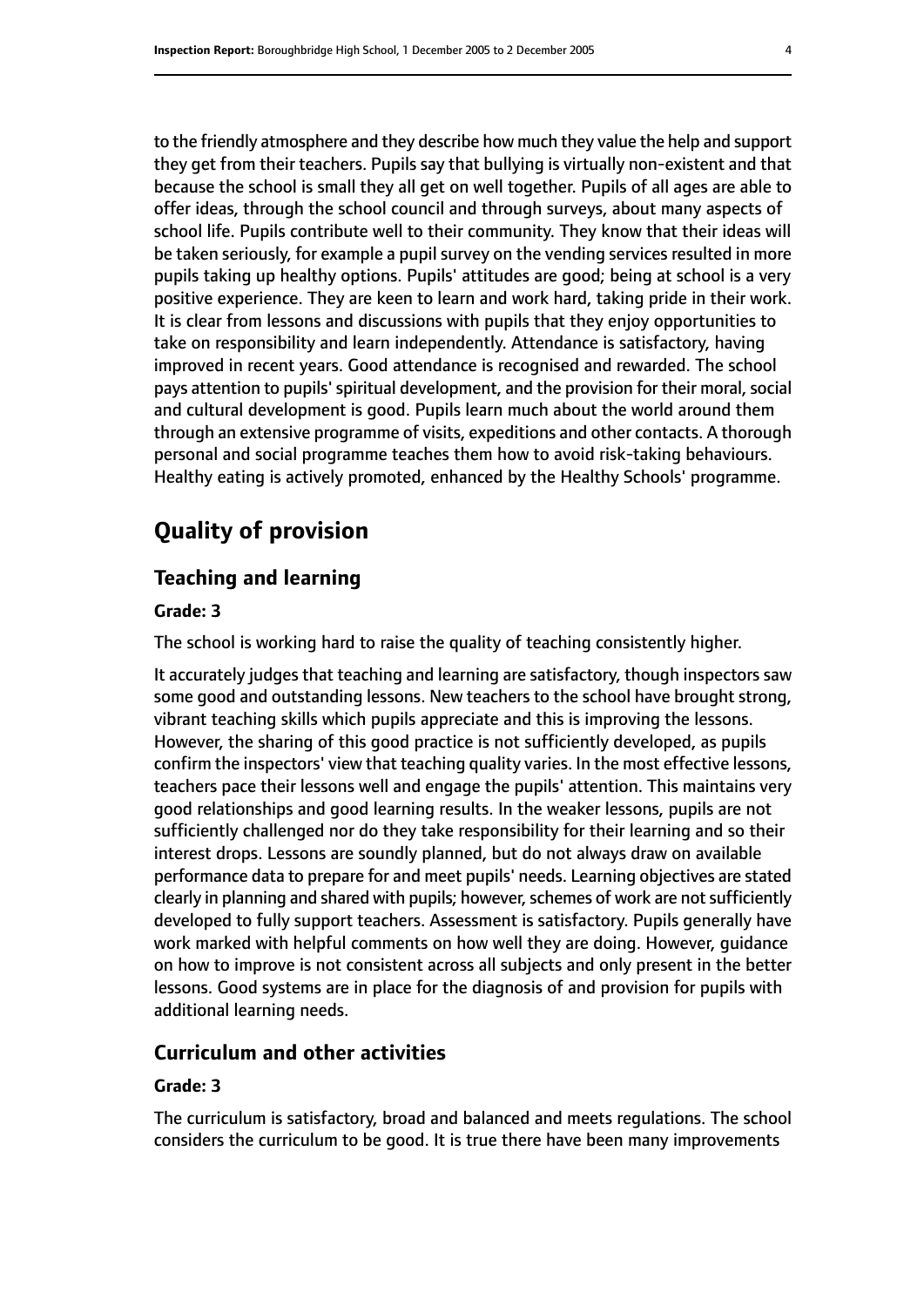associated with performing arts status, for example, the provision for drama, dance and music. These are immensely popular with both boys and girls. Vocational subjects, such as catering and construction, allow flexibility to meet pupils' needs and there is some good provision for disaffected pupils. Early entry GCSEs in French, Spanish and history provide good challenge for able pupils. The school provides well for basic skills but there are insufficient opportunities for pupils to develop their mathematics or ICT skills in other subjects. Time for ICT is minimal and teaching quality in Years 10 and 11 is inconsistent. Personal development is strong throughout, though pupils say that these lessons depend too much on whether teachers are enthusiastic enough. There is an outstanding range of well supported extra-curricular activities from debating to dance, which develop talents, teamwork and enterprise skills.

#### **Care, guidance and support**

#### **Grade: 2**

Pupils are well cared for. Every individual is treated with respect and dignity; in this school every pupil matters. The school celebrates their achievements and actively promotes equality. Pupils say they are well prepared for joining the school in Year 7. Older students receive appropriate advice when choosing options and careers. Staff know pupils well and communicate regularly with home. The school monitors the progress of individuals well. Many pupils can explain how they assess their own work in relation to their targets. Support for vulnerable students and for those with additional learning difficulties is good. As a result, these pupils make good progress. Pupils are targeted for extra support in their reviews and teaching assistants provide this effectively. Pupils feel that the school provides a safe and supportive environment for learning. They have a trusted adult to turn to should they feel troubled. Procedures for safeguarding children are firmly established and links with other agencies effective.

# **Leadership and management**

## **Grade: 3**

Leadership and management are satisfactory. The headteacher's leadership is good. She has clear ideas for improvement and has put structures and teams in place to deliver this, though it is too soon to see the full impact. Inspectors and pupils could see some improvements already in lessons, subject results and behaviour. In English, for example, pupils make satisfactory progress, but do not do as well as in other subjects; the school has made good efforts to tackle this and, as a result, English results went up in 2005. Sixth form numbers and standards have improved. The range of subjects now meet pupils' needs better. ICT facilities have improved, but the school does not review how ICT is delivered. The headteacher has used the many staff changes as an opportunity for a re-shuffle; as a result, she has been able to promote keen, able staff and new teachers have brought fresh ideas into the classroom. Staffing stability is returning, so the school can consolidate initiatives and share good practice in teaching more widely. The school works well in partnership with others and parents are overwhelmingly supportive. Pupils and parents can contribute their views on school policy. Governors hold the school to account well, though the requirement for collective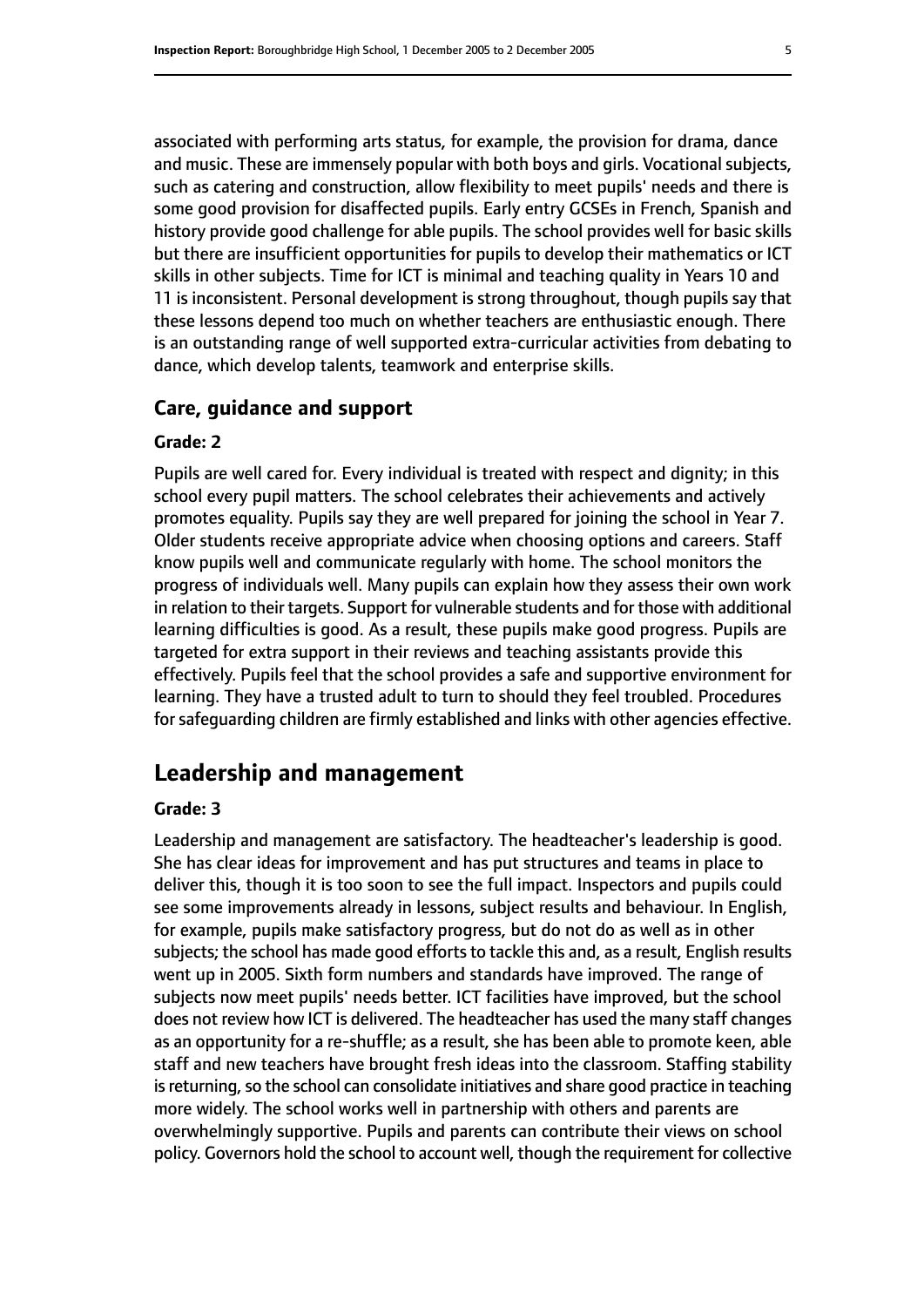worship is only partly met. Senior managers monitor lessons and track individual pupils' progress well, but do not analyse sufficiently how groups do. Some middle managers, though not all, have begun to adapt their subject planning to encourage faster pupil progress. There has been good improvement since the last inspection, notably in boys' attainment, but also in attendance, sixth form provision and appropriate teaching strategies. The school offers good value for money, and is well placed to improve further.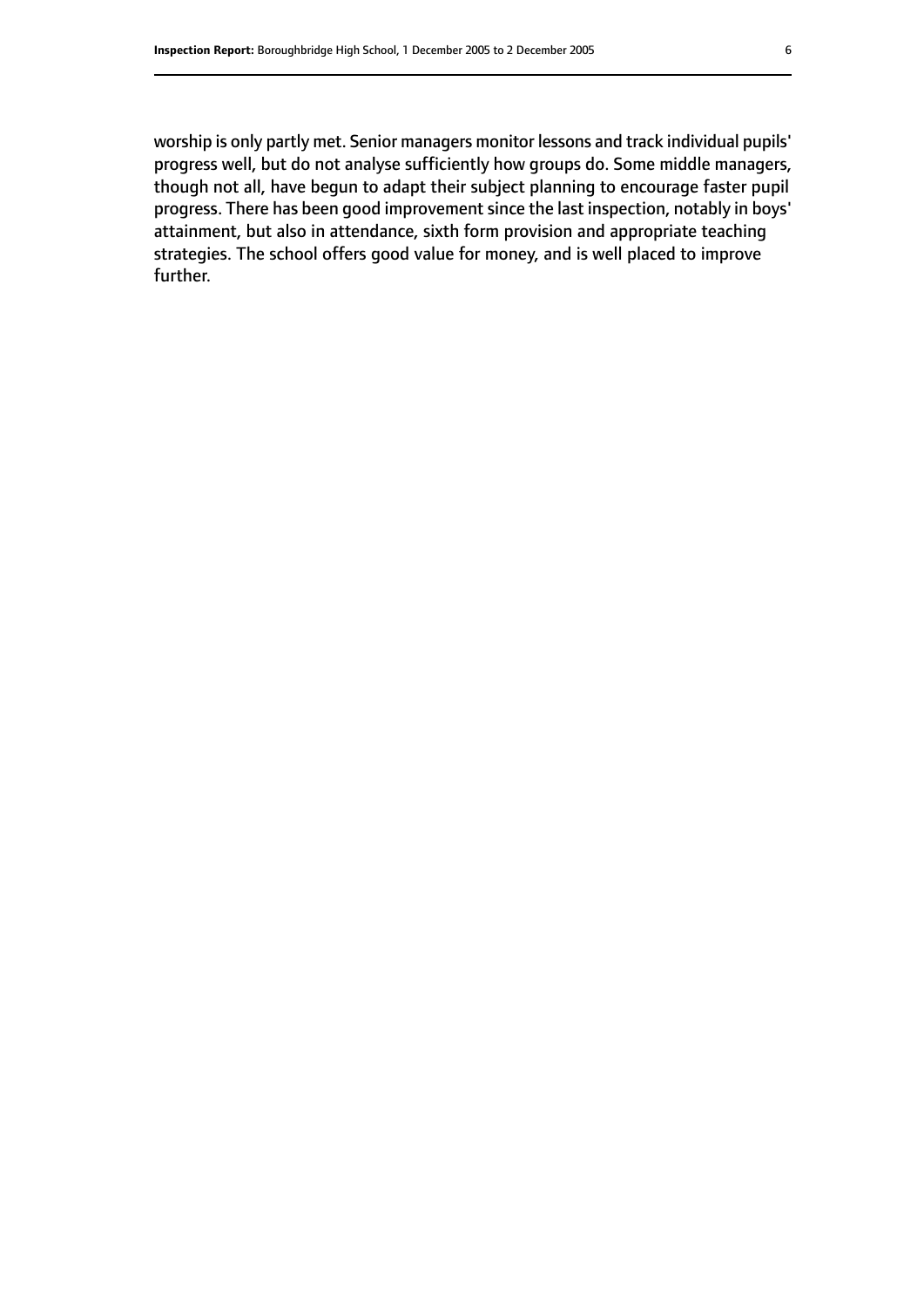**Any complaints about the inspection or the report should be made following the procedures set out inthe guidance 'Complaints about school inspection', whichis available from Ofsted's website: www.ofsted.gov.uk.**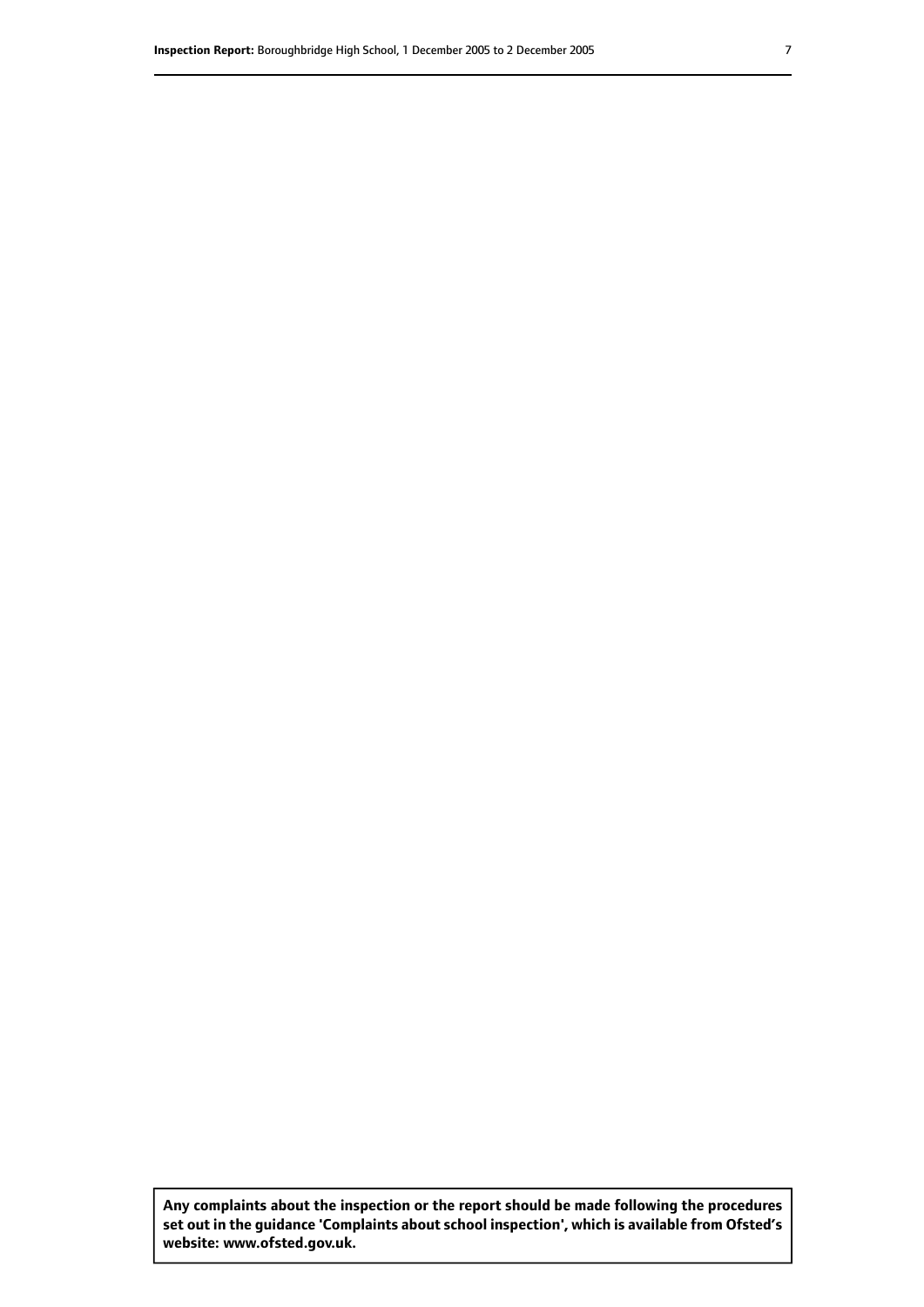# **Inspection judgements**

| Key to judgements: grade 1 is outstanding, grade 2 good, grade 3 | <b>School</b>  | $16-19$ |
|------------------------------------------------------------------|----------------|---------|
| satisfactory, and grade 4 inadequate                             | <b>Overall</b> |         |

#### **Overall effectiveness**

| How effective, efficient and inclusive is the provision of education,<br>integrated care and any extended services in meeting the needs of<br>learners? |     |           |
|---------------------------------------------------------------------------------------------------------------------------------------------------------|-----|-----------|
| How well does the school work in partnership with others to promote<br>learners' well-being?                                                            |     |           |
| The quality and standards in foundation stage                                                                                                           | ΝA  | <b>NA</b> |
| The effectiveness of the school's self-evaluation                                                                                                       |     |           |
| The capacity to make any necessary improvements                                                                                                         | Yes | Yes       |
| Effective steps have been taken to promote improvement since the last<br>inspection                                                                     | Yes | Yes       |

#### **Achievement and standards**

| How well do learners achieve?                                                                                 |  |
|---------------------------------------------------------------------------------------------------------------|--|
| The standards <sup>1</sup> reached by learners                                                                |  |
| How well learners make progress, taking account of any significant variations  <br>between groups of learners |  |
| How well learners with learning difficulties and disabilities make progress                                   |  |

# **Personal development and well-being**

| How good is the overall personal development and well-being of the<br>learners?                                  |  |
|------------------------------------------------------------------------------------------------------------------|--|
| The extent of learners' spiritual, moral, social and cultural development                                        |  |
| The behaviour of learners                                                                                        |  |
| The attendance of learners                                                                                       |  |
| How well learners enjoy their education                                                                          |  |
| The extent to which learners adopt safe practices                                                                |  |
| The extent to which learners adopt healthy lifestyles                                                            |  |
| The extent to which learners make a positive contribution to the community                                       |  |
| How well learners develop workplace and other skills that will contribute to<br>their future economic well-being |  |

#### **The quality of provision**

| How effective are teaching and learning in meeting the full range of<br>the learners' needs?          |  |
|-------------------------------------------------------------------------------------------------------|--|
| How well do the curriculum and other activities meet the range of<br>needs and interests of learners? |  |
| How well are learners cared for, guided and supported?                                                |  |

 $^1$  Grade 1 - Exceptionally and consistently high; Grade 2 - Generally above average with none significantly below average; Grade 3 - Broadly average; Grade 4 - Exceptionally low.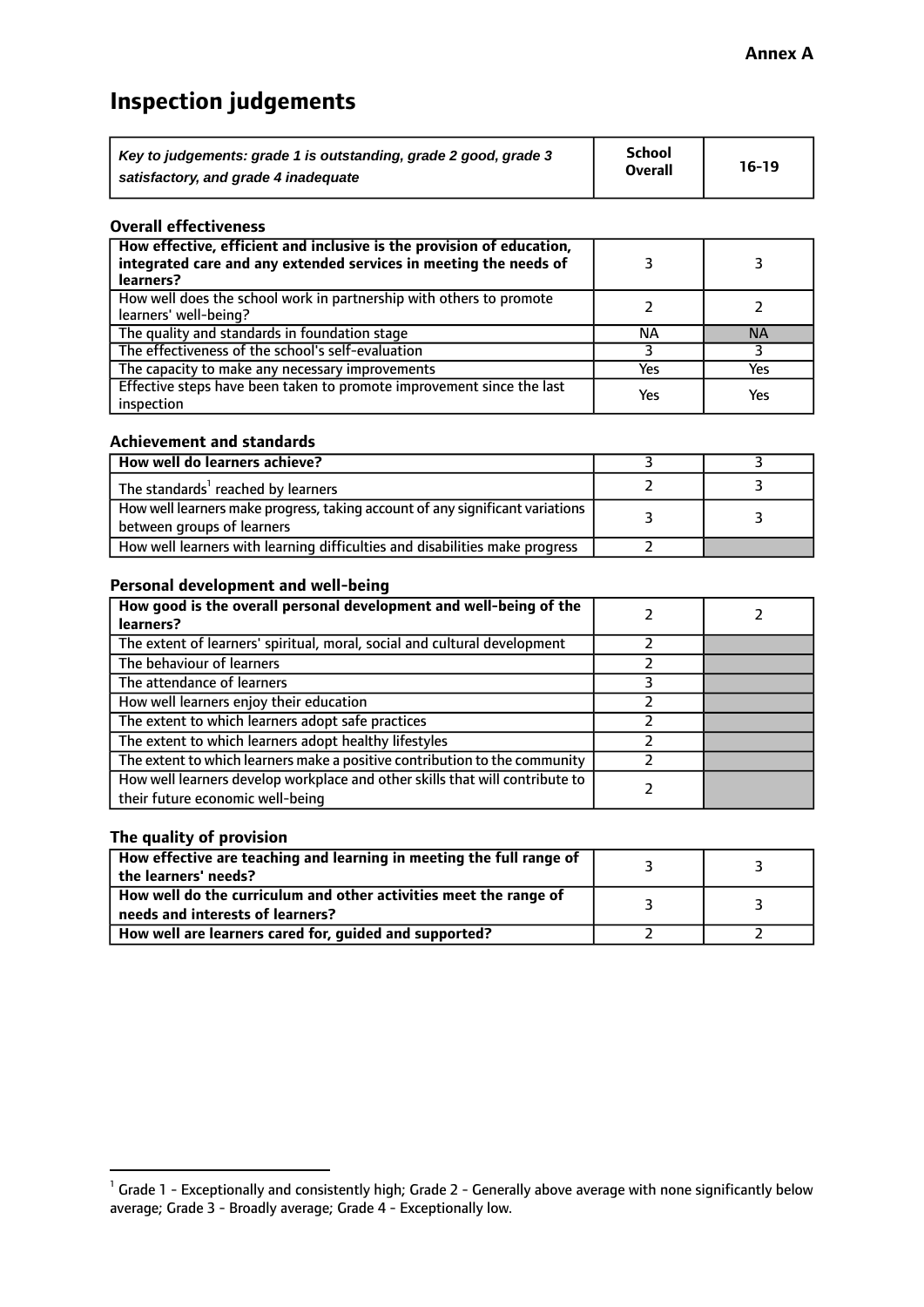# **Leadership and management**

| How effective are leadership and management in raising achievement<br>and supporting all learners?                                              |     |     |
|-------------------------------------------------------------------------------------------------------------------------------------------------|-----|-----|
| How effectively leaders and managers at all levels set clear direction leading<br>to improvement and promote high quality of care and education |     |     |
| How effectively performance is monitored, evaluated and improved to meet<br>challenging targets, through quality assurance and self-review      |     |     |
| How well equality of opportunity is promoted and discrimination tackled so<br>that all learners achieve as well as they can                     |     |     |
| How effectively and efficiently resources are deployed to achieve value for<br>money                                                            |     |     |
| The extent to which governors and other supervisory boards discharge their<br>responsibilities                                                  |     |     |
| The adequacy and suitability of staff to ensure that learners are protected                                                                     | Yes | Yes |

| The extent to which schools enable learners to be healthy                                     |            |
|-----------------------------------------------------------------------------------------------|------------|
| Learners are encouraged and enabled to eat and drink healthily                                | Yes        |
| Learners are encouraged and enabled to take regular exercise                                  | <b>Yes</b> |
| Learners are discouraged from smoking and substance abuse                                     | Yes        |
| Learners are educated about sexual health                                                     | Yes        |
| The extent to which providers ensure that learners stay safe                                  |            |
| Procedures for safeguarding learners meet current government requirements                     | Yes        |
| Risk assessment procedures and related staff training are in place                            | <b>Yes</b> |
| Action is taken to reduce anti-social behaviour, such as bullying and racism                  | Yes        |
| Learners are taught about key risks and how to deal with them                                 | Yes        |
| The extent to which learners make a positive contribution                                     |            |
| Learners are helped to develop stable, positive relationships                                 | <b>Yes</b> |
| Learners, individually and collectively, participate in making decisions that affect them     | <b>Yes</b> |
| Learners are encouraged to initiate, participate in and manage activities in school and the   | <b>Yes</b> |
| wider community                                                                               |            |
| The extent to which schools enable learners to achieve economic well-being                    |            |
| There is provision to promote learners' basic skills                                          | Yes        |
| Learners have opportunities to develop enterprise skills and work in teams                    | Yes        |
| Careers education and quidance is provided to all learners in key stage 3 and 4 and the sixth | Yes        |
| form                                                                                          |            |
| Education for all learners aged 14-19 provides an understanding of employment and the         | Yes        |
| economy                                                                                       |            |